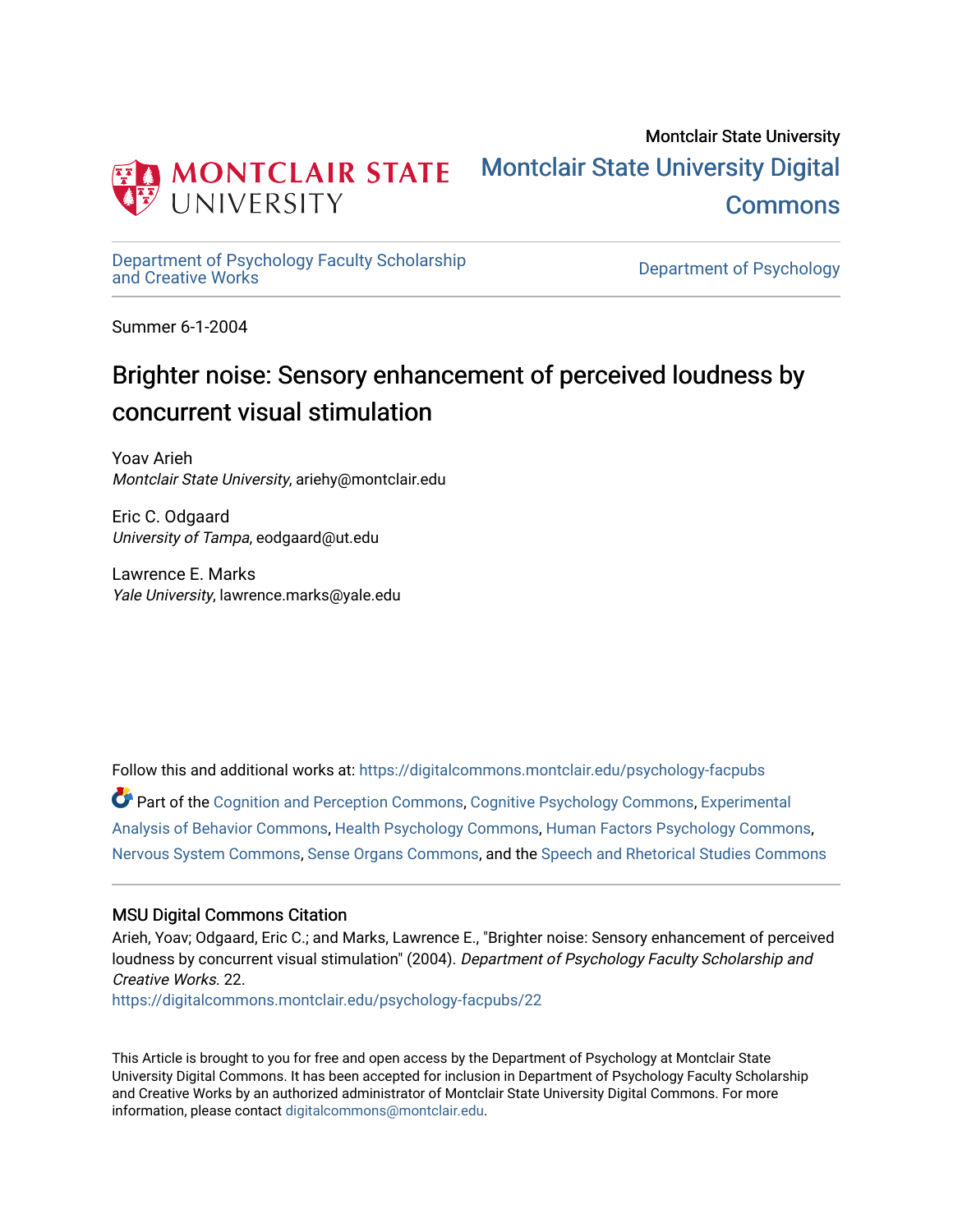# Brighter noise: Sensory enhancement of perceived loudness by concurrent visual stimulation

#### ERIC C. ODGAARD, YOAV ARIEH, and LAWRENCE E. MARKS *John B. Pierce Laboratory, New Haven, Connecticut and Yale University School of Medicine, New Haven, Connecticut*

Two experiments investigated the effect of concurrently presented light on the perceived loudness of a low-level burst of white noise. The results suggest two points. First, white noise presented with light tends to be rated as louder than noise presented alone. Second, the enhancement in loudness judgments is resistant to two experimental manipulations: varying the probability that light accompanies sound and shifting from a rating method to a forced choice comparison. Both manipulations were previously shown to eliminate a complementary noise-induced enhancement in ratings of brightness. Whereas noise-induced enhancement of brightness seems to reflect a late-stage decisional process, such as a response bias, the present results suggest that light-induced enhancement of loudness may reflect an early-stage sensory interaction.

Most studies of perceptual processes focus on vision and hearing, so it is not surprising that most studies of multimodal and cross-modal interaction focus on these two modalities. Although studies of auditory–visual interactions have a long history, three questions of broad importance are especially relevant.

1. Are, or when are, the interactions symmetrical? Are effects of visual stimulation on auditory perception accompanied by comparable effects of auditory stimulation on visual perception? It is well known that the spatial location of a visual stimulus can modify the apparent location of a simultaneously presented sound (visual capture, or "ventriloquism"; e.g., Choe, Welch, Gilford, & Juola, 1975). Although complementary effects of an auditory stimulus on perceived visual location are unusual, these can occur under special circumstances (e.g., Radeau & Bertelson, 1987; Warren, Welch, & McCarthy, 1981).

2. Where in perceptual processing do the interactions arise—for instance, at a relatively low sensory level, or at a relatively high, more cognitive, and perhaps decisional, level? Considerable evidence suggests that visual capture of auditory spatial location reflects perceptual rather than decisional interactions (e.g., Bushara et al., 2003; Driver, 1996).

3. What neural processes underlie these interactions? Although there is considerable evidence of visual– auditory interactions in the central nervous system (Calvert, 2001; Stein & Meredith, 1993), the functional consequences of these interactions remain unclear. Our present topic is the interaction between vision and audition in the perception of intensity. We report here data from two experiments done in conjunction with previous work (Odgaard, Arieh, & Marks, 2003), in which we seek to address the first two questions and then to set forth theoretical perspectives in order to explore the third.

Two recent studies have investigated visual–auditory interactions in perceiving the intensity of a stimulus. Stein, London, Wilkinson, & Price (1996) reported that observers tended to rate near-threshold lights as brighter when presented with a concurrent low-intensity burst of white noise than they did when the noise was absent. Relying largely on their previous work that had identified neurons responsive to multiple modalities in the brainstems of various nonhuman species (see Stein & Meredith, 1993, for a review), Stein et al. theorized that the enhancement of brightness was sensory in origin.

Subsequently, we put Stein et al.'s theory to the test with a pair of experimental manipulations (Odgaard et al., 2003), which showed that this interaction was likely the result of a later stage decisional process, or response bias. First, we showed that the extent to which participants rate a light as brighter with noise than without depends on the relative probability of noise. Specifically, the cross-modal interaction disappeared when the probability of concurrent noise was reduced from .50 to .25, a pattern of data consistent with psychophysical demonstrations of response bias across a broad range of tasks (e.g., Hansen & Well, 1984; Tanner, Haller, & Atkinson, 1967). Second, we instructed participants to make direct comparisons of brightness in a two-alternative forced choice design (Green & Swets, 1966) and to ignore the noise but to choose the interval with the brighter light. On trials where luminance levels were equal, observers chose the interval

This research was supported in part by Grants F32 DC00463-03 to E.C.O. and R01 DC02752-03 and R01 DC00271-18 to L.E.M. from the National Institute on Deafness and Other Communication Disorders. We thank the two reviewers for their excellent comments and suggestions and Nora Williams for her help in collecting the data. Correspondence concerning this article should be addressed to E. C. Odgaard, John B. Pierce Laboratory, 290 Congress Ave., New Haven, CT 06519 (e-mail: eodgaard@jbpierce.org).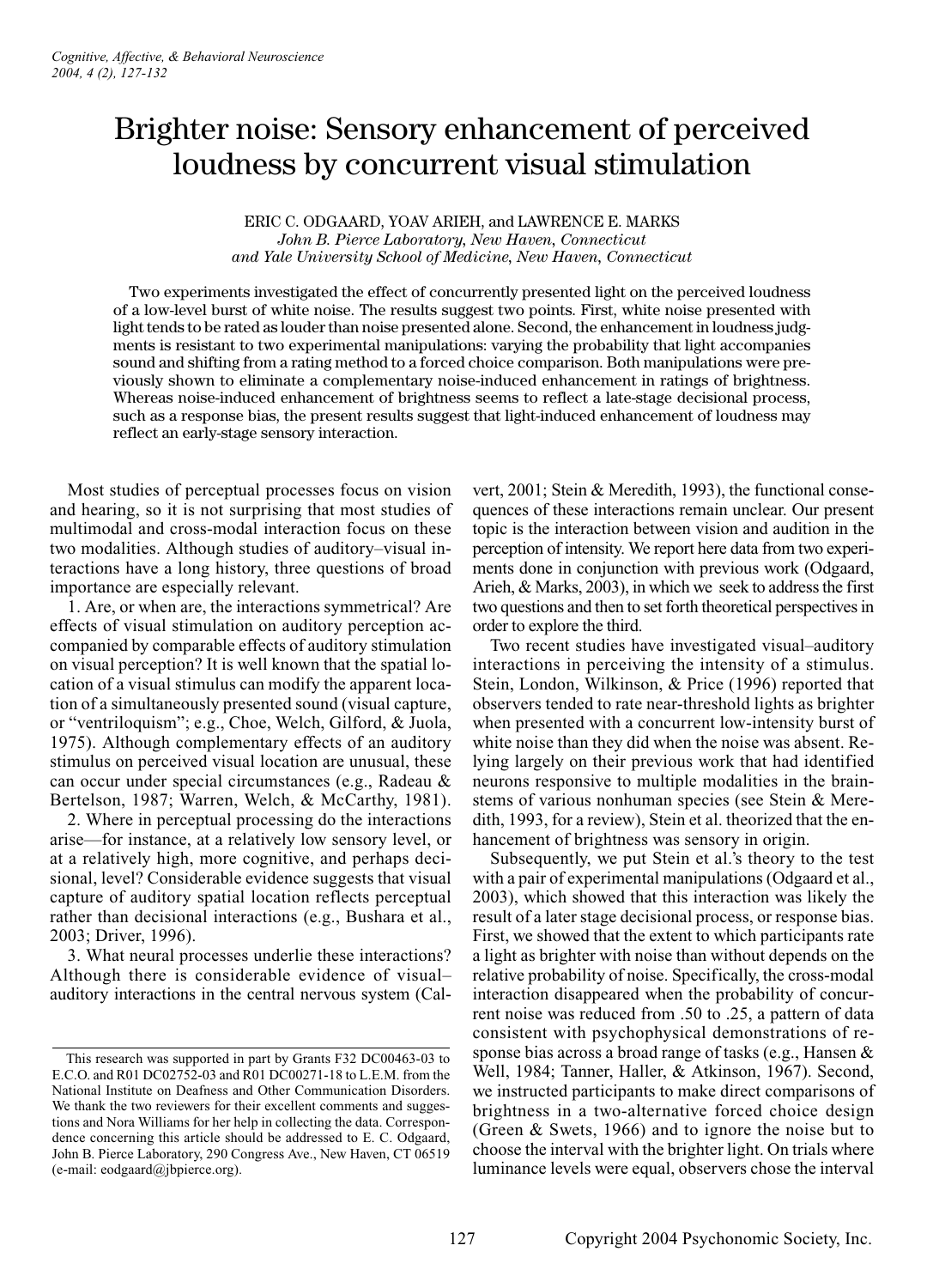without the noise as often as the interval with the noise. They were again able to ignore the effect of the noise on trials where the luminance level of the light-alone trial was increased to subjectively match the ratings enhancement of the light + noise trials from the first experiment. That is, observers tended to choose the interval without the noise, which was physically more luminous, although  $m$  matched in perceived intensity to the light  $+$  noise trials.

In the two experiments reported here, we explored the converse relationship between visual and auditory signals by asking two questions. First, does concurrent light influence the loudness of low-level white noise? Second, if it does, is the interaction better explained in terms of a relatively early sensory process or a relatively later decisional process, perhaps a response bias? We addressed these questions using the same two experimental manipulations used by Odgaard et al. (2003): In one experiment, we varied the probability that a flash of light accompanied the target burst of noise, whose loudness the observers rated by setting the position of a dial (as in Odgaard et al., 2003 and Stein et al., 1996), and in another the observers compared loudness in a two-interval forced choice, where a light accompanied the noise in one of the intervals. Interestingly, the present pattern of results differs markedly from that of our earlier study, suggesting that different mechanisms may underlie the effects of light on perceived loudness and of sound on perceived brightness.

## **EXPERIMENT 1**

Experiment 1 serves two purposes. First, it establishes whether a concurrent light affects the perception of loudness of an auditory target. Second, in the event of a positive result, this experiment determines whether the observed size of the effect depends on the probability that a light accompanies the noise. It relies on the premise that sensory processes are far less susceptible to response biases than are decisional processes. That is, if sensory interaction reflects an early-stage process, then the perception of the stimulus event, including its intensity, should be largely unaffected by the proportion of stimulus presentations that is bimodal rather than unimodal. As long as the stimuli are separated sufficiently in time to make sensory adaptation or fatigue unlikely, sensory interactions should remain fairly stable over presentation probability of the light.

Response biases, on the other hand, are highly susceptible to manipulation of presentation probability, which often exerts a systematic effect: The more frequent the biasing event, the greater the bias (e.g., Hansen & Well, 1984; LaBerge & Tweedy, 1964; Odgaard et al., 2003; Tanner et al., 1967). Thus, if the magnitude of the effect on loudness increases with increasing probability of light, we would interpret this as likely the result of a decisional process. The absence of an effect of probability of light, however, would be more consistent with a sensory interaction.

#### **Method**

**Participants**. The participants were 2 female students and 4 male students (age  $M = 27.2$  years,  $SD = 5.0$ ) at Yale University who were paid a total of \$30 for three 1-h sessions. All reported normal hearing and produced thresholds for broadband white noise at or below 18 dB, defined as 79% correct in a two-alternative forced choice (2AFC) adaptive procedure.

**Materials**. The materials were the same as those used in the earlier study (Odgaard et al., 2003). The experiment was conducted in a sound-attenuating chamber (thereby occluding background luminance and ambient noise), with a chinrest mounted in place to keep the participant's head positioned 18 in. in front of the LED/speaker array. The LED was mounted in a small cylinder behind a 3.0 density neutral Wratten gelatin filter (no. 96). Its luminance was  $3.2 \times$  $10^{-2}$  fL, as measured with a Model 2000 telephotometer from Gamma Scientific, Inc., using a 1º aperture positioned at the chinrest. A pulse of broadband noise, 20 Hz–20 kHz, was produced by a signal from a Tucker Davis Technologies System 3, fed to an Optimus Pro 7AV loudspeaker positioned directly behind the LED mounting.

In our earlier study (Odgaard et al., 2003), target stimuli were spaced by approximately 0.4 log units of intensity. We therefore selected five levels of noise spaced similarly, at 33, 37, 41, 45, and 49 dB(A) overall levels, measured at the chinrest with a GenRad Model 1987 Minical sound-level meter. Duration of both the light and sound were 40 msec, with 5 msec rise and decay for the noise. Following both Stein et al. (1996) and Odgaard et al. (2003), loudness was rated by rotating an unmarked dial (340º turn radius), which was attached to a linear potentiometer and positioned for the participant's dominant hand. Stimulus presentation and data collection were automated in a Matlab program, operating on a PC with a 700-MHz Pentium III processor. Instructions signaling the end of each trial and the end of each block of trials were delivered through a second loudspeaker, positioned 3 ft to the right and below the LED mounting.

**Procedure**. The participants were first dark adapted with red utility goggles for 15 min. After entering the test chamber, the participants were instructed that they would be presented with a series of trials containing a brief white noise, and that their task was to "rate the intensity of the noise by turning the dial clockwise, such that the further you turn the dial, the louder you judge that noise to be." The participants were also encouraged to use at least 70% of the dial in making their judgments. To prevent the possibility that they would avoid any effect of the light by averting their vision, the participants were then told to look for a brief flash of light accompanying some of the noises, but were informed that the presence or absence of the light was not correlated with the loudness of the noise, and that they should therefore not allow the light to influence their ratings. The participants had 3 sec to rate each noise, at which time the computer recorded the position of the dial and then presented an auditory message instructing the participants to "reset the dial" to the maximum counterclockwise position to begin the next trial.

Each participant served in all three conditions of the experiment, which differed only in the percentages of trials containing the light—namely, 75%, 50%, and 25%. Each condition consisted of a practice block of 15 trials, after which the participant received feedback regarding the percentage of the dial used and a reminder to ignore the light when judging the intensity of the noise. Practice trials preceded three blocks of 100 test trials each, with 5-min breaks between blocks. Each of the 6 participants completed the three sessions in one of the six possible orders of presentation.

**Data treatment**. The recorded ratings of the linear potentiometer ranged from 0 to 10. Analyses of the raw ratings of individual participants revealed that some, but not all, of the ratings within individual blocks were skewed beyond |.80|, and that individual blocks of trials, even within participants, had very different ranges (based on means and standard deviations). Data in blocks with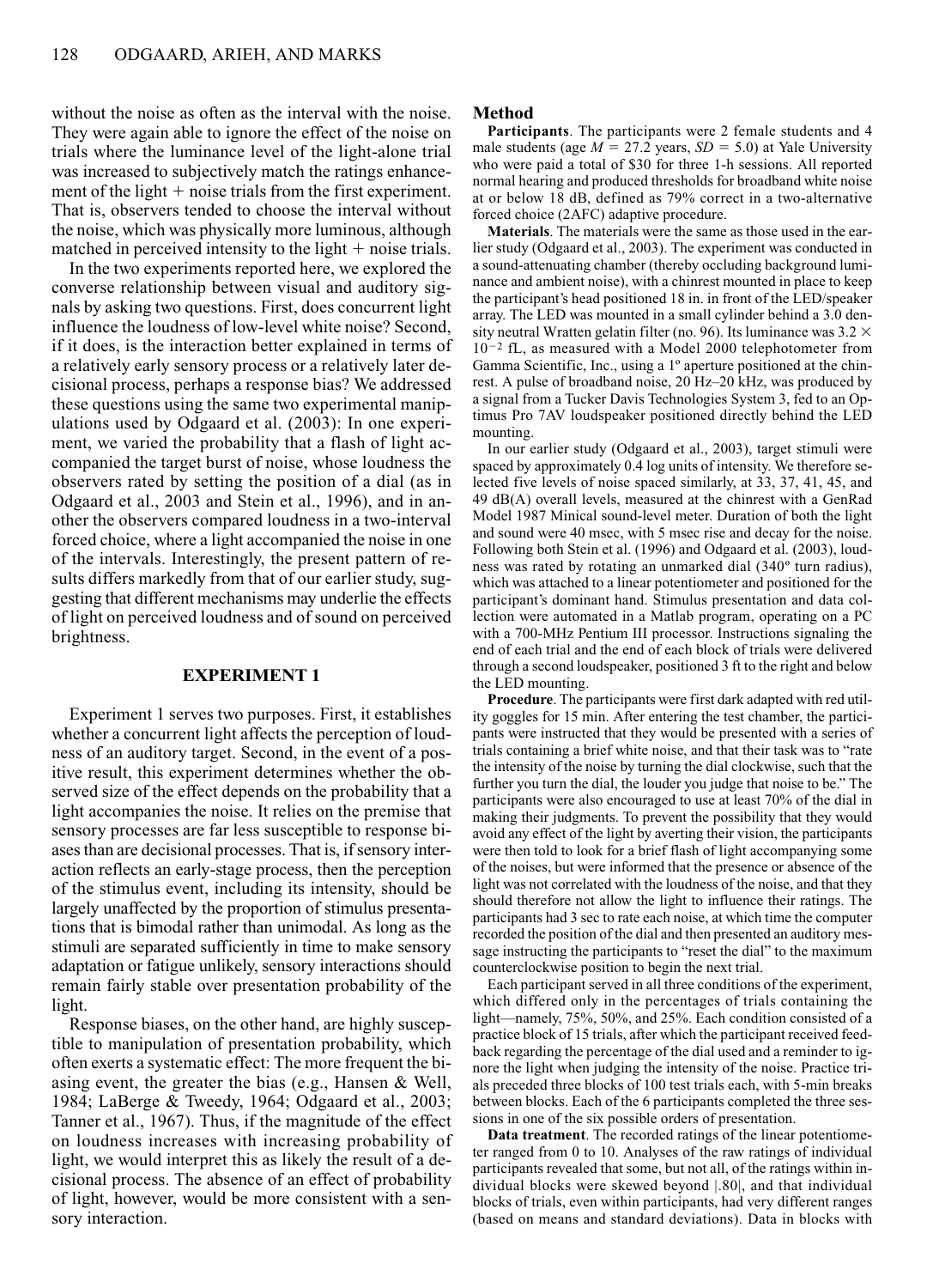skewed distributions were corrected either by computing the square root of each value for the blocks with positive skewness (approximately 30% of all blocks) or by squaring the values in the blocks with negative skewness (approximately 10% of all blocks). Each correction reduced the skewness below |.80|. Ratings from each block were then transformed to *z* scores to remove the biasing effects of mean differences.

### **Results and Discussion**

Figure 1 shows the average of the mean *z*-transformed ratings of loudness for each participant with repeated measures confidence intervals calculated at 95% (see Loftus & Masson, 1994), plotted as a function of sound level. Each panel gives the results for one of the three probabilities of concurrent light. Two features of these results are noteworthy: First, for each probability, a given sound was rated louder when accompanied by light than when presented alone. Second, the enhancement in loudness ratings is more or less uniform across the three presentation probabilities.

To evaluate the results statistically, a repeated measures factorial analysis of variance (ANOVA) was performed on the averaged *z*-scored ratings across five different dB levels for presence/absence of light at the three different presentation probabilities. The reliable main effect of level reflects the expected result that ratings increase monotonically with stimulus intensity  $[F(4,20) =$ 162.74,  $MS_e = 0.17$ ,  $p < .01$ ]. The main effect of presentation probability is uninteresting, reflecting the tolerably small amount of skewness remaining in distributions across conditions  $[F(2,10) = 65.67, MS_e = 0.01,$  $p < .01$ ] (mean ratings were  $-.07, -.05$ , and  $.07 z$  for the 75%, 50%, and 25% conditions, respectively). More important was the reliable tendency for participants to rate the noise as louder when the light was present (*M* .13) than when it was not  $(M = -.14)$ ;  $[F(1,5) = 75.83,$  $MS_e = 0.04, p < .01$ .

Critical to the question of whether this enhancement is sensory or decisional, however, are the interaction terms.

There was no reliable interaction between presentation probability and presence/absence of light ( $F < 1$ ,  $p =$ .59), indicating that the size of the enhancement was independent of the proportion of trials containing light. Nor was there a reliable interaction among presentation probability, presence/absence of light, and dB level  $(F < 1, p = 1)$ .80). There was a reliable interaction between the presence/absence of light and dB level  $[F(4,20) = 3.20, MS_e =$ 0.02,  $p = .04$ . But this is the theoretically uninteresting result of a single unusually large difference at one level: the average *z*-score enhancement related to the presence of light ranged from .22 to .25 for all levels except 45 dB, where the enhancement was .40. Finally, the interaction between dB level and presentation probability was not statistically significant  $(F < 1, p = .84)$ .

We next calculated the average effect size for light in the three conditions, in two ways. First, we calculated the average *z*-score shift in rating in the three conditions, obtaining .30 for the 75% condition, .25 for the 50% condition, and .24 for the 25% condition. We then calculated a partial correlation between rating and the presence/absence of light controlling for dB level, for each participant in each condition. We then applied meta-analytic techniques (Fisher's *z*-transformation, aggregation, and an inverse Fisher's *z*) to obtain an average *r*-type effect size estimate with 95% confidence intervals for each condition. This yielded a range of .17–.31 for the 75% condition, .12–.32 for the 50% condition, and .11–.27 for the 25% condition. That all three confidence intervals overlap, and that none of them encompasses a value of zero, shows that the average effect of light is reliable for all conditions but not reliably different across them.

These data clearly show cross-modal enhancement, in that participants on average rated the noise as louder when presented with light than it was when presented alone. This general pattern holds across dB levels of noise and probabilities of light. More critically, there is no clear evidence that this enhancement occurs as the re-



**Figure 1***.* **Average** *z* **scores of intensity ratings of noise at five different dB levels, with and without concurrent light, at three different probabilities of presentation of the light.**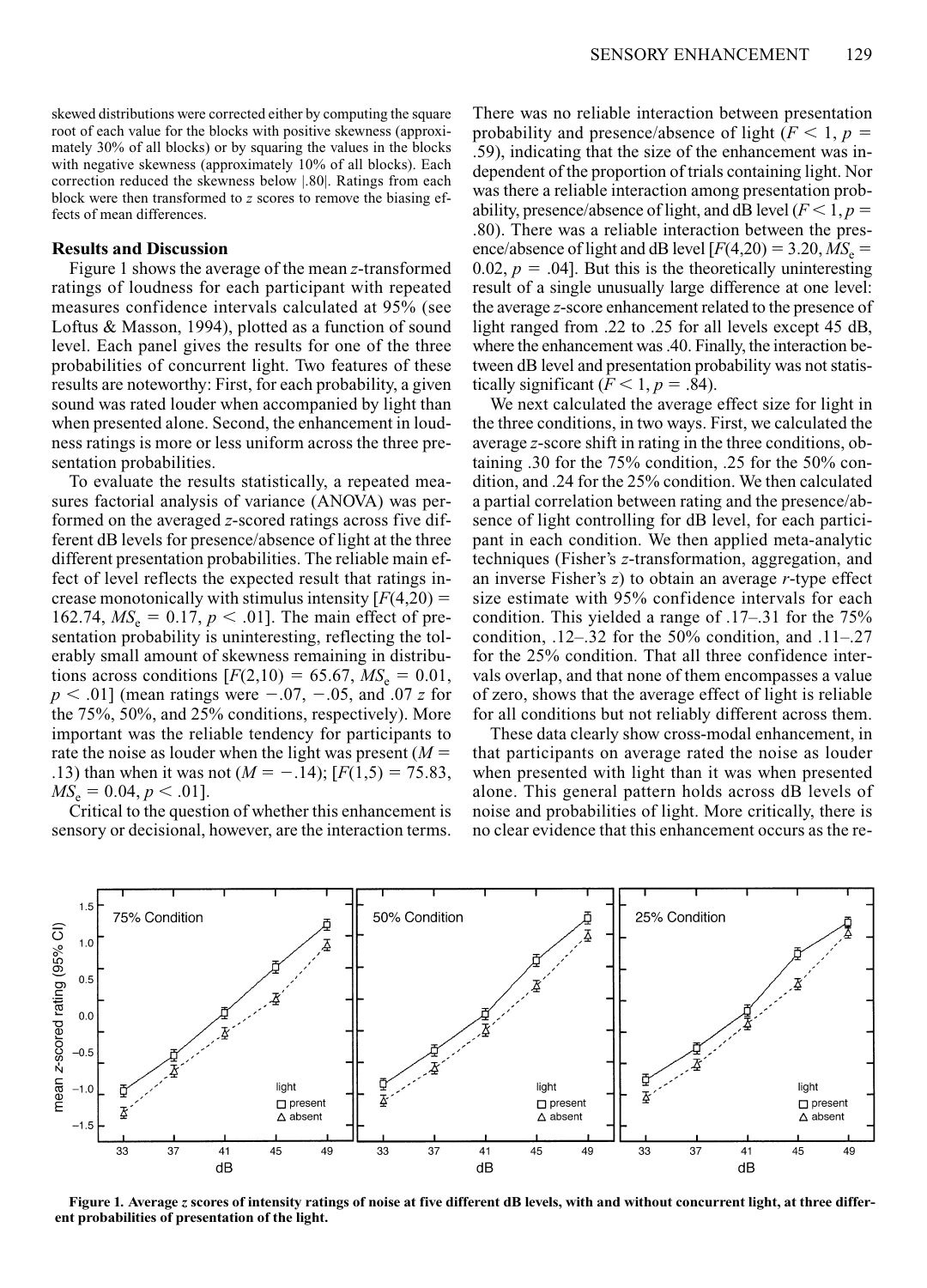sult of a later stage decisional process. Consistent with sensory interaction, the magnitude of the enhancement remained relatively constant across presentation probabilities. To be sure, there may be some response biases operating here, as is common in human judgment, but there is no evidence that biases produced the substantial light-induced enhancement in loudness ratings. Instead, these results suggest the presence of sensory interaction occurring at a relatively early stage of processing.

# **EXPERIMENT 2**

Following Odgaard et al. (2003), in Experiment 2 we sought to minimize any possible response bias by having observers make direct comparisons of loudness in a 2AFC: On each trial, the participant heard two pulses of noise, one accompanied by a light, and indicated which was louder.

In this paradigm, it does not suffice, of course, to present the noise at the same dB levels in both intervals of every trial. If we did so, observers might simply tend to select the interval containing the light. Consequently, as in our earlier study (Odgaard et al., 2003), we varied the levels in the two intervals according to a full factorial design. Further (as in Odgaard et al., 2003) Experiment 2 contained two conditions. In the first condition, equal dB (EdB), the same five dB levels were used both when the noise was presented with light and when it was presented alone. If light enhances loudness, then, on average, the light-accompanied noises would be louder in EdB. In a second condition, matched loudness (ML), we increased the dB levels of the noise presented alone to compensate for the possible enhancement by light. In ML, the lightaccompanied noises and light-unaccompanied noises should seem, on average, equally loud.

The sensory and decisional hypotheses make different predictions. If enhancement is decisional, then either it should disappear in the forced choice design or, if observers were nevertheless biased to select intervals containing light + noise, enhancement should differ in size in the EdB and ML conditions. If enhancement is sensory, however, its size should be similar in both conditions.

#### **Method**

**Participants**. A second group of participants was recruited for Experiment 2. It consisted of 8 female students and 2 male students (age  $M = 23.2$  years,  $SD = 4.0$ ) at Yale University, each of whom completed two 40-min sessions as described below. They were paid \$20 for participating.

**Materials**. Materials and stimuli in the EdB condition mimicked those of Experiment 1: five levels of white noise, with and without concurrent light. The ML condition required a second set of white noise levels, raised in dB to offset the presumed enhancement by concurrent light observed in Experiment 1. We calculated these levels by dividing the average *z*-score shift resulting from the presence of light (.25) by the average *z-*score shift between dB levels (.59) in the 50% probability condition of Experiment 1. The result, 42% of a 4-dB change in level, equals 1.7 dB, so, in the ML condition, we increased the noise level presented in intervals without light by 1.7 dB (to 34.7, 38.7, 42.7, 46.7, and 50.7 dB[A], respectively).

**Procedure**. Again, the design followed Odgaard et al. (2003), except that the target was the auditory stimulus. The participants first dark adapted for 15 min with red goggles, after which we measured auditory thresholds as described earlier. All the participants gave thresholds below the lowest level used in the main experiment.

Following threshold measurement, the participants returned to the booth and received further instructions. On each trial, the participants heard two noises in succession, separated by a brief delay; the task was to decide whether the first or second of them was louder by pressing key "1" or "2" on a keyboard. The participants were informed that a brief flash of light would accompany one of the two noises in each pair, but that they should ignore the light when making their judgments. All the participants completed both conditions, in counterbalanced order.

Combining each of the five possible dB levels with and without light produced 25 possible pairs, and since the noise  $+$  light could appear first or second in a trial, the entire ensemble of stimulus pairs numbered 50 in each condition. In each condition, the 50 trials were presented in random order within a block, with the session for each condition containing seven such blocks, or 350 trials in all. The first block for all the participants in each condition was treated as practice and discarded before analysis. Each trial began with a 1-sec delay, followed by the two 40-msec stimuli, separated by 750 msec. A 1-sec delay followed the second stimulus, after which the participants were cued to enter their responses (without time constraint) before the next trial began.

#### **Results and Discussion**

For each condition, trials were parsed into two categories: (1) trials on the "diagonal" of the factorial design, in which the dB levels were either equal (EdB condition) or adjusted to match in loudness (ML condition), and (2) all other trials. We then calculated for each observer the proportion of trials in each of these categories on which he or she selected the interval with the light. The average proportion by condition across observers is plotted in Figure 2, along with repeated measures 95% confidence intervals (Loftus & Masson, 1994). Note that for each bar, the statistical question is whether the observed mean is reliably different from chance (50%) performance; these confidence intervals are therefore offered as statistical equivalents to their analogous single-sample tests.

The data present a strong picture of early-stage crossmodal interaction. The critical trials in this analysis are the "diagonals": the trials on which the dB levels were either equal (EdB) or matched in perceived loudness intensity (ML). Concurrent light affected loudness in both conditions. In the EdB condition, observers tended to choose the interval with the light as being louder, although dB levels were identical. In the ML condition, the response proportions were about the same, despite an actual difference of 1.7 dB between the levels, implying that the light-induced enhancement offset the difference in dB. As in Experiment 1, there is some evidence of a response bias in addition to the enhancement: Observers showed a small tendency to choose the interval with the light in the "off-diagonal" trials of the EdB condition, where the levels differed by at least 4 dB on each trial. Because this effect is small relative to the effect in the "on-diagonal" trials and is absent from the ML condi-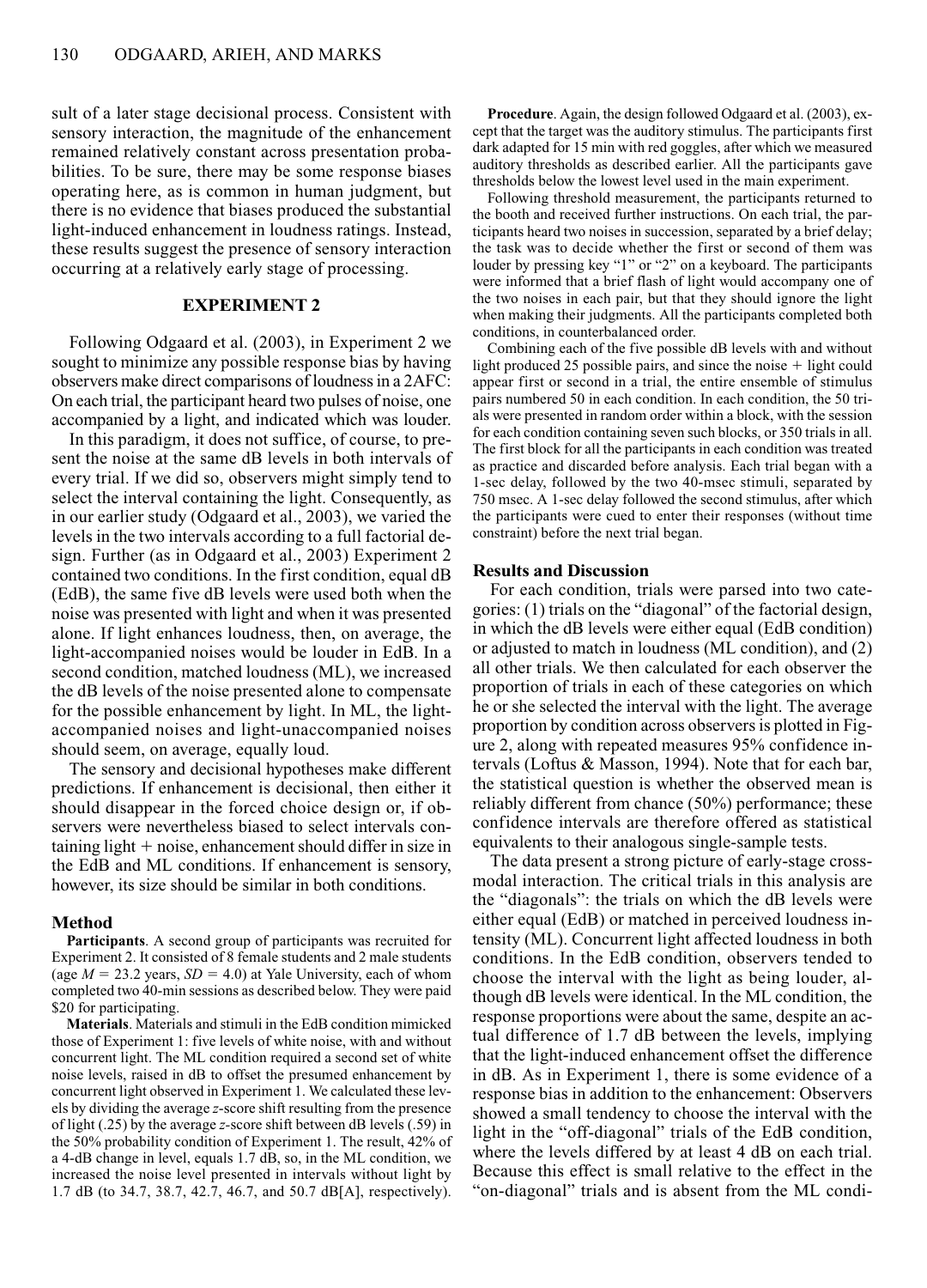

Figure 2. Proportion of intervals containing noise + light cho**sen as having greater sound intensity, separately for intervals in which sound levels were identical or not, in conditions in which intervals with and without light were equal in dB (EdB) and matched in loudness (ML), as rated in Experiment 1.**

tion, we infer that this second-order response bias accompanies a primary, sensory enhancement. Overall, these results support the conclusion that the visual– auditory interaction takes place at a relatively early stage of sensory processing.

## **GENERAL DISCUSSION AND CONCLUSIONS**

In this study, we have asked two questions: Does concurrent light enhance the loudness of a noise? And if so, is the enhancement better explained in terms of early sensory interaction or a later decisional process such as response bias? The results show that there is indeed an enhancement of loudness. Observers tend to judge a noise as louder when it is accompanied by a flash of light. This enhancement occurs in at least two types of tasks: intensity ratings and direct comparisons.

More strikingly, and barring the presence of a decisional process resistant to traditional psychophysical means of detection and control, the data suggest that the enhancement reflects a relatively early, sensory interaction. This outcome is unusual. We know of no other compelling demonstration of sensory (nondecisional) cross-modal enhancement in the perception of intensity. Our earlier, complementary study suggested that the enhancement of brightness ratings by concurrent noise reflected a decisional rather than a sensory process. Other related studies, using measures of criterion-controlled sensitivity (Bothe & Marks, 1970) or choice response time (Marks, Ben-Artzi, & Lakatos, 2003) either show no systematic visual– auditory interaction (in the former case) or an interaction whose basis could not be identified (in the latter). Recently, Lovelace, Stein, and Wallace (2003) showed a small improvement in auditory threshold detection in the presence

of a concurrent light, although aspects of the data suggested that this enhancement might be smaller than a response bias also observed in the data. Here, we show a strong pattern of cross-modal enhancement, above and beyond secondary indicators of a concurrent response bias.

The present results differ markedly from those of Odgaard et al. (2003). Whereas our earlier study of soundinduced enhancement of brightness showed an effect on ratings that depended on presentation probability of the sound and that disappeared in a task of direct comparison, the present light-induced enhancement of loudness was independent of presentation probability of the light and appeared in both ratings and direct comparison. Concurrent noise appeared to induce a bias in judging the perceived intensity of a light, but concurrent light actually appeared to enhance the loudness of a noise. The basis for this asymmetry remains unclear.

What neural mechanisms might underlie the crossmodal enhancement of perceived intensity? The present results, together with those of our earlier study (Odgaard et al., 2003), suggest that any prospective neural account must explain the sensory enhancement of loudness by concurrent light but the lack of analogous sensory enhancement of brightness by sound.

Studies using neuroimaging and single-cell recording techniques have identified several areas of the brain in which neurons respond to stimuli from multiple sensory modalities, especially vision and hearing (e.g., Calvert, 2001; Fort, Delpuech, Pemier, & Giard, 2002). Many multisensory neurons seem to be involved in stimulus localization (Meredith, 2002; Stein & Meredith, 1993), perhaps providing a mechanism for recognizing when auditory and visual stimuli arise from the same environmental source. Although we know of no evidence that multisensory neurons identified so far are involved in the perception of intensity *per se*, it is nevertheless possible that they play such a role.

In the present study, as in its antecedents (Odgaard et al., 2003; Stein et al., 1996), we sought to uncover interactions using relatively weak and transient stimuli. All of the noise bursts were brief (40 msec) and relatively soft ( $\leq$ 50 dB). Under such conditions, it is possible that the addition of a small input from visual activation of multisensory neurons is sufficient to augment responses to sound (Stein & Meredith's [1993] principle of inverse effectiveness). Note that such a modest contribution should have little or no effect on responses to stronger auditory stimuli—implying that enhancement should diminish, and perhaps even disappear, when stimulus intensities increase.

Although this account could explain the sensory enhancement of loudness by light, it fails to explain the absence of sensory enhancement of brightness by sound (Odgaard et al., 2003). Why should essentially the same stimuli produce response bias when observers judge the light but sensory enhancement when they judge the noise? First, it is likely that the effects of light on loudness reflect